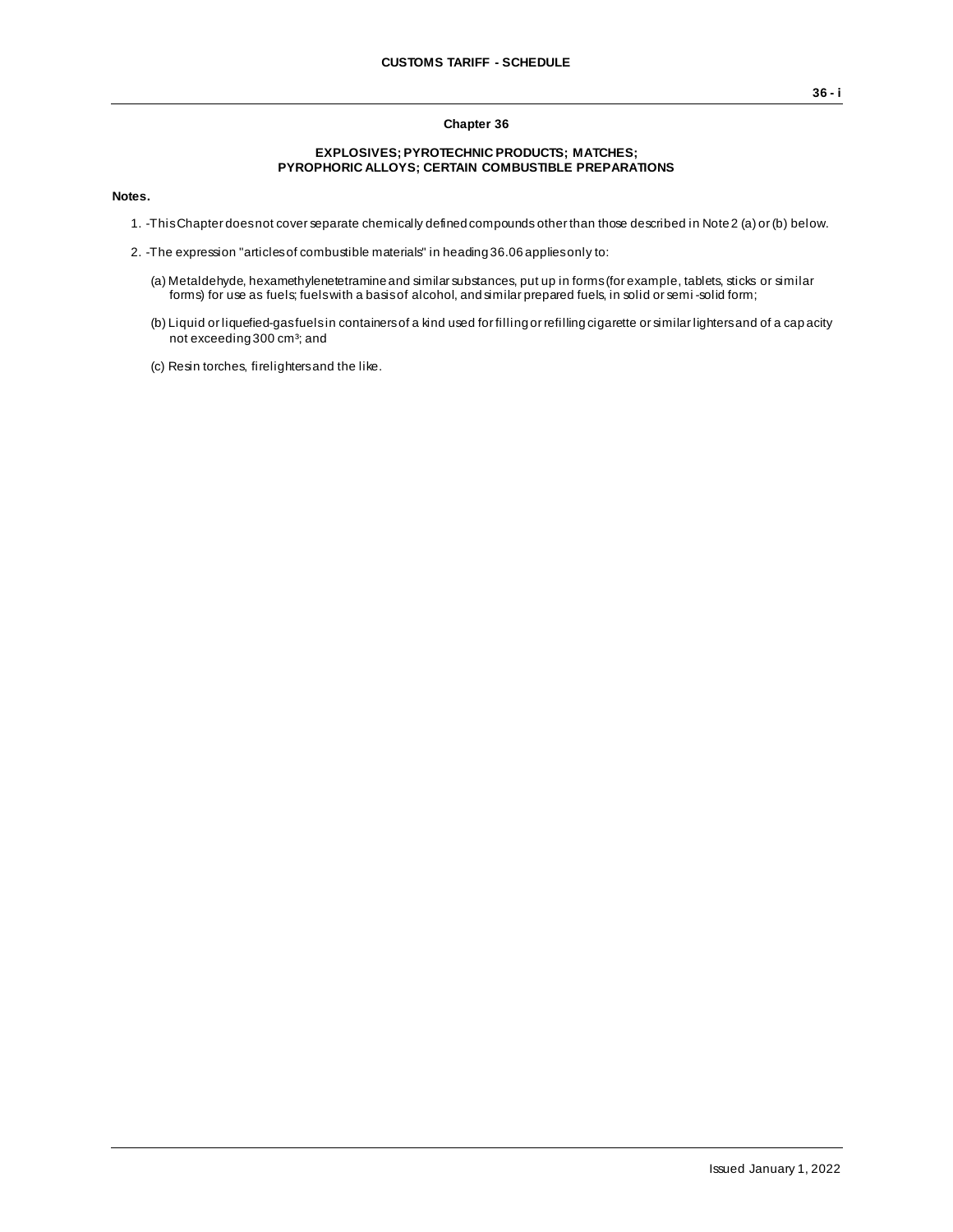## **CUSTOMS TARIFF - SCHEDULE**

| <b>Tariff</b><br>Item | <b>SS</b> | <b>Description of Goods</b>                                                                      | Unit of<br>Meas.  | <b>MFN</b><br><b>Tariff</b> | <b>Applicable</b><br><b>Preferential Tariffs</b>                                                                                  |
|-----------------------|-----------|--------------------------------------------------------------------------------------------------|-------------------|-----------------------------|-----------------------------------------------------------------------------------------------------------------------------------|
|                       |           | 3601.00.00 00 Propellent powders.                                                                | KGM               | 6.5%                        | CCCT, LDCT, UST,<br>MXT, CIAT, CT, CRT, IT,<br>NT, SLT, PT, COLT, JT,<br>PAT, HNT, KRT, CEUT,<br>UAT, CPTPT, UKT: Free<br>GPT: 3% |
| 3602.00.00            |           | Prepared explosives, other than propellent powders.                                              |                   | 6.5%                        | CCCT, LDCT, UST,<br>MXT, CIAT, CT, CRT, IT,<br>NT, SLT, PT, COLT, JT,<br>PAT, HNT, KRT, CEUT,<br>UAT, CPTPT, UKT: Free<br>GPT: 3% |
|                       |           | -----Explosives, put up in cartridges, sticks or other forms, suitable for                       |                   |                             |                                                                                                                                   |
|                       |           | blasting:                                                                                        | KGM<br>KGM<br>KGM |                             |                                                                                                                                   |
| 36.03                 |           | Safety fuses; detonating cords; percussion or detonating caps; igniters;<br>electric detonators. |                   |                             |                                                                                                                                   |
|                       |           |                                                                                                  |                   |                             |                                                                                                                                   |
|                       |           | 3603.10.00 00 -Safety fuses                                                                      |                   | 6.5%                        | CCCT, LDCT, UST,<br>MXT, CIAT, CT, CRT, IT,<br>NT, SLT, PT, COLT, JT,<br>PAT, HNT, KRT, CEUT,<br>UAT, CPTPT, UKT: Free<br>GPT: 3% |
|                       |           | 3603.20.00 00 -Detonating cords                                                                  |                   | 6.5%                        | CCCT, LDCT, UST,<br>MXT, CIAT, CT, CRT, IT,<br>NT, SLT, PT, COLT, JT,<br>PAT, HNT, KRT, CEUT,<br>UAT, CPTPT, UKT: Free<br>GPT: 3% |
|                       |           | 3603.30.00 00 - Percussion caps                                                                  |                   | 6.5%                        | CCCT, LDCT, UST,<br>MXT, CIAT, CT, CRT, IT,<br>NT, SLT, PT, COLT, JT,<br>PAT, HNT, KRT, CEUT,<br>UAT, CPTPT, UKT: Free<br>GPT: 3% |
|                       |           |                                                                                                  |                   |                             |                                                                                                                                   |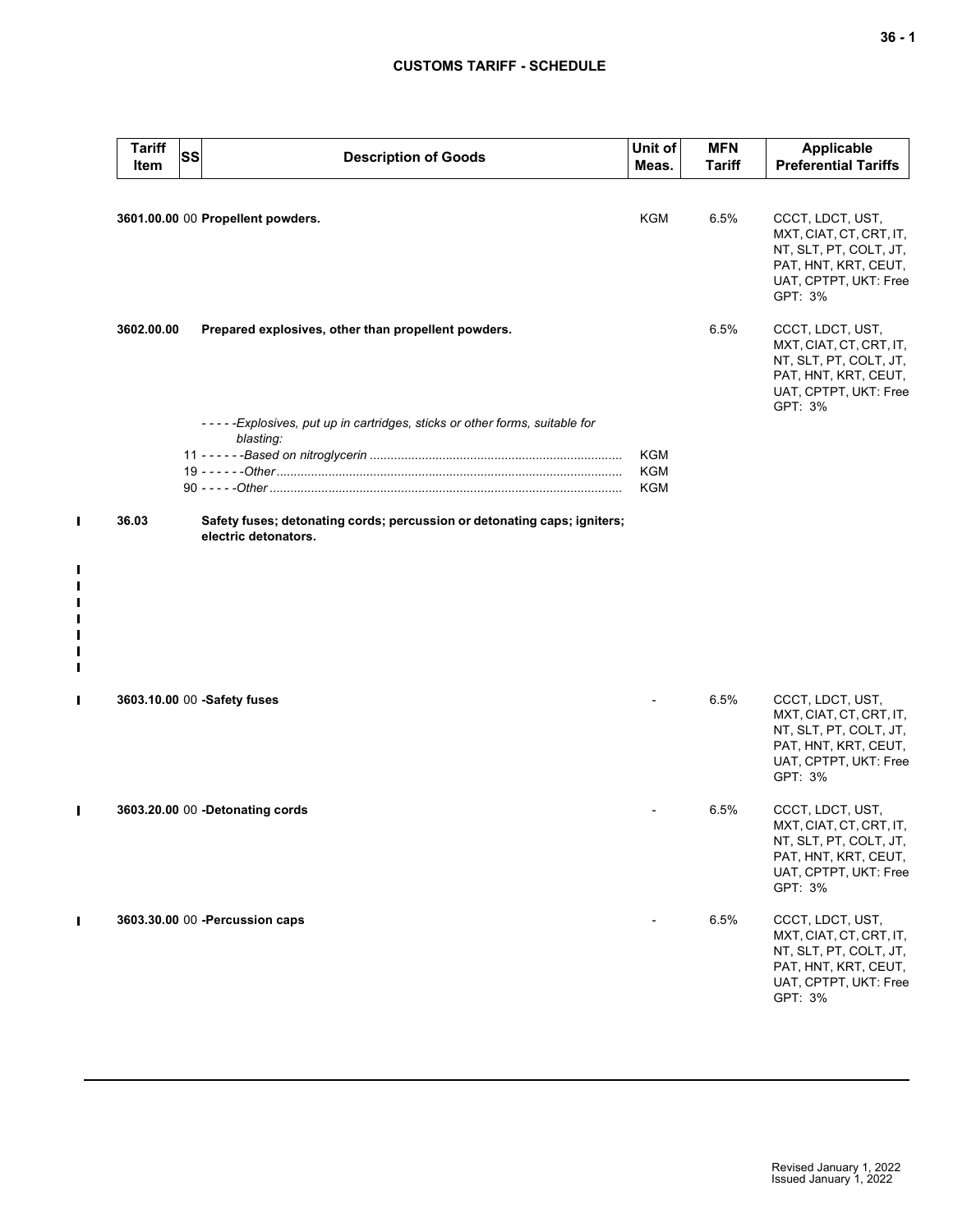$\mathbf I$ 

 $\mathbf{I}$ 

 $\mathbf I$ 

| <b>Tariff</b><br><b>SS</b> | <b>Description of Goods</b>                                                                                                                                                      | Unit of<br>Meas. | <b>MFN</b><br><b>Tariff</b> | Applicable<br><b>Preferential Tariffs</b>                                                                                         |
|----------------------------|----------------------------------------------------------------------------------------------------------------------------------------------------------------------------------|------------------|-----------------------------|-----------------------------------------------------------------------------------------------------------------------------------|
| Item                       |                                                                                                                                                                                  |                  |                             |                                                                                                                                   |
|                            | 3603.40.00 00 -Detonating caps                                                                                                                                                   |                  | 6.5%                        | CCCT, LDCT, UST,<br>MXT, CIAT, CT, CRT, IT,<br>NT, SLT, PT, COLT, JT,<br>PAT, HNT, KRT, CEUT,<br>UAT, CPTPT, UKT: Free<br>GPT: 3% |
| 3603.50.00 00 - Igniters   |                                                                                                                                                                                  |                  | 6.5%                        | CCCT, LDCT, UST,<br>MXT, CIAT, CT, CRT, IT,<br>NT, SLT, PT, COLT, JT,<br>PAT, HNT, KRT, CEUT,<br>UAT, CPTPT, UKT: Free<br>GPT: 3% |
|                            | 3603.60.00 00 - Electric detonators                                                                                                                                              |                  | 6.5%                        | CCCT, LDCT, UST,<br>MXT, CIAT, CT, CRT, IT,<br>NT, SLT, PT, COLT, JT,<br>PAT, HNT, KRT, CEUT,<br>UAT, CPTPT, UKT: Free<br>GPT: 3% |
| 36.04                      | Fireworks, signalling flares, rain rockets, fog signals and other<br>pyrotechnic articles.                                                                                       |                  |                             |                                                                                                                                   |
| 3604.10.00 00 - Fireworks  |                                                                                                                                                                                  | <b>KGM</b>       | 6.5%                        | CCCT, LDCT, GPT, UST,<br>MXT, CIAT, CT, CRT, IT,<br>NT, SLT, PT, COLT, JT,<br>PAT, HNT, KRT, CEUT,<br>UAT, CPTPT, UKT: Free       |
| 3604.90.00 00 -Other       |                                                                                                                                                                                  | <b>KGM</b>       | 6.5%                        | CCCT, LDCT, GPT, UST,<br>MXT, CIAT, CT, CRT, IT,<br>NT, SLT, PT, COLT, JT,<br>PAT, HNT, KRT, CEUT,<br>UAT, CPTPT, UKT: Free       |
|                            | 3605.00.00 00 Matches, other than pyrotechnic articles of heading 36.04.                                                                                                         |                  | 6.5%                        | CCCT, LDCT, UST,<br>MXT, CIAT, CT, CRT, IT,<br>NT, SLT, PT, COLT, JT,<br>PAT, HNT, KRT, CEUT,<br>UAT, CPTPT, UKT: Free<br>GPT: 3% |
| 36.06                      | Ferro-cerium and other pyrophoric alloys in all forms; articles of<br>combustible materials as specified in Note 2 to this Chapter.                                              |                  |                             |                                                                                                                                   |
|                            | 3606.10.00 00 -Liquid or liquefied-gas fuels in containers of a kind used for filling or<br>refilling cigarette or similar lighters and of a capacity not exceeding<br>300 $cm3$ |                  | 6.5%                        | CCCT, LDCT, UST,<br>MXT, CIAT, CT, CRT, IT,<br>NT, SLT, PT, COLT, JT,<br>PAT, HNT, KRT, CEUT,<br>UAT, CPTPT, UKT: Free<br>GPT: 3% |